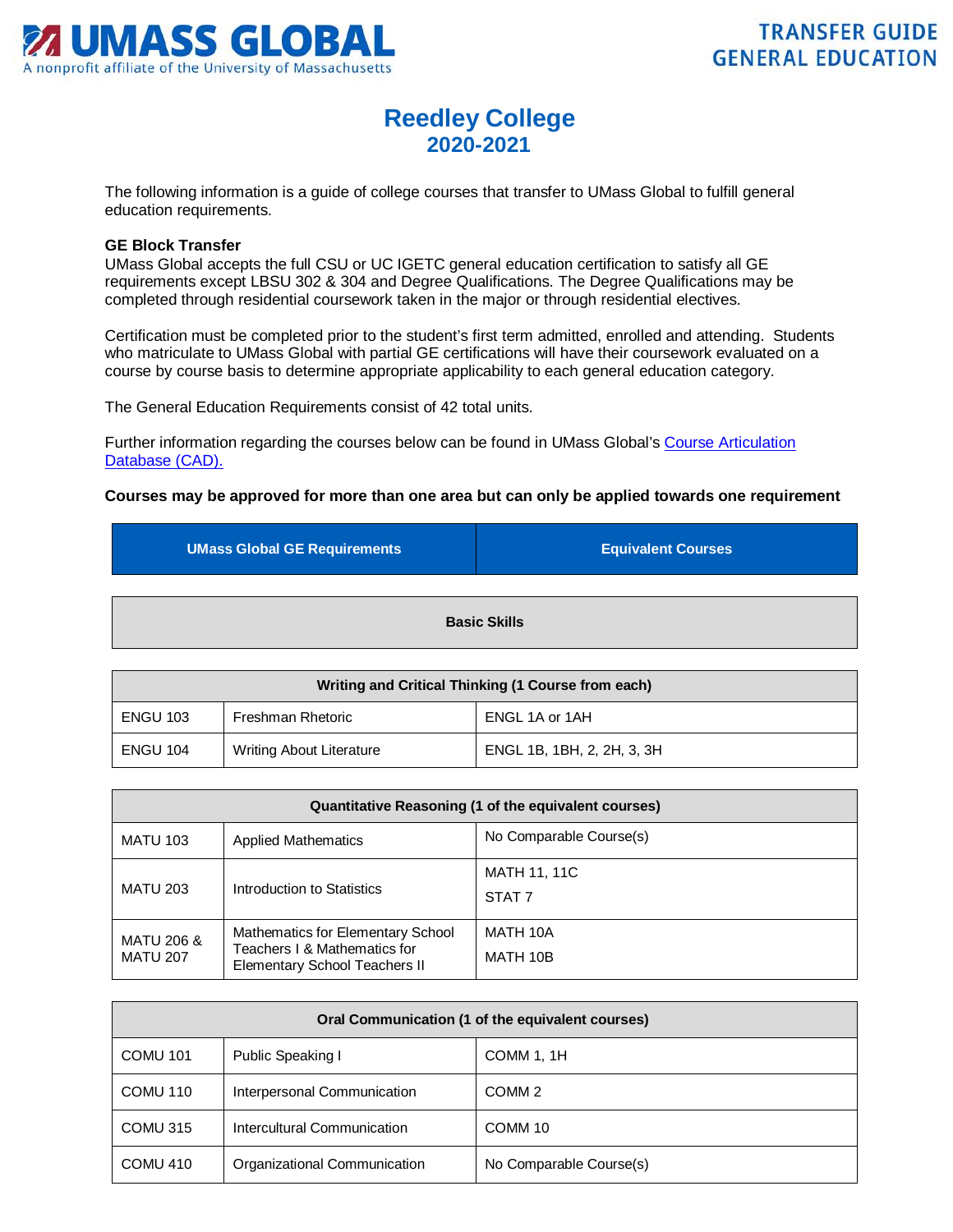## **Breadth Requirements**

| Humanities (3 courses from 3 different areas totaling 9 credits)                                       |                                                                                                                                                                              |
|--------------------------------------------------------------------------------------------------------|------------------------------------------------------------------------------------------------------------------------------------------------------------------------------|
| <b>Communications</b><br>Subject Codes: COMU                                                           | COMM 1, 1H, 2, 4, 8, 10, 12, 15<br><b>JOURN1</b>                                                                                                                             |
| <b>English</b><br>Subject Codes: ENGU                                                                  | ENGL 1B <sup>*</sup> , 1BH <sup>*</sup> , 3 <sup>*</sup> , 3H <sup>*</sup> , 15A, 15B, 15E, 15F, 18, 41,<br>43A, 43B, 44A, 44B, 46A, 46B, 47, 49<br>*if not used as ENGU 104 |
| <b>Fine Arts</b><br>Subject Codes: ARTU, MUSU, THDU, FAUU, FTVU<br>Must be 2 semester units or greater | ART 2, 5, 6, 6H, 26, 33<br><b>FILM 1, 2A</b><br>MUS 1A, 1B, 2A, 2B, 3, 12, 12H, 16                                                                                           |
| <b>Foreign Language</b><br>Subject Codes: FLUU, SPNU, GERU, FRNU                                       | ASL 1, 2, 3, 4, 10, 24, 26<br>FRENCH 1, 2, 3, 4<br>SPAN 1, 2, 3, 3NS, 4, 4NS, 5, 15, 16                                                                                      |
| <b>Humanities</b><br>Subject Codes: HUMU                                                               | No comparable course(s)                                                                                                                                                      |
| <b>Liberal Studies</b><br>Subject Codes: LBSU<br>Excludes LBSU 300                                     | No comparable course(s)                                                                                                                                                      |
| Philosophy<br><b>Subject Codes: PHLU</b>                                                               | PHIL 1, 1C, 1CH, 2, 3A, 3B, 4, 6                                                                                                                                             |
| <b>Religious Studies</b><br>Subject Codes: RELU                                                        | PHIL 1D                                                                                                                                                                      |

| Natural Sciences (2 courses, totaling 6 credits)                                                                                |                                                   |
|---------------------------------------------------------------------------------------------------------------------------------|---------------------------------------------------|
|                                                                                                                                 | ANTHRO 1                                          |
|                                                                                                                                 | ASTRO 10                                          |
|                                                                                                                                 | BIOL 1, 2, 5, 10, 10H, 10L, 11A, 11B, 20, 22, 31  |
| <b>Natural Science</b><br>Lab credit is not required.<br>Subject Codes: BIOU, CHMU, ESCU, FSNU, LPSU,<br>LSCU, NSCU, PSCU, PHYU | CHEM 1A, 1B, 3A, 3B, 8, 9, 10, 28A, 28B, 29A, 29B |
|                                                                                                                                 | FN 35, 40                                         |
|                                                                                                                                 | GEOG 5, 9                                         |
|                                                                                                                                 | GEOL 1, 2, 9, 10                                  |
|                                                                                                                                 | PHYS 2A, 2B, 4A, 4B, 4C                           |
|                                                                                                                                 | SCI <sub>1</sub> A                                |
|                                                                                                                                 |                                                   |

| Social Sciences (3 courses from 3 different areas totaling 9 credits) |                                  |
|-----------------------------------------------------------------------|----------------------------------|
| <b>Criminal Justice</b><br>Subject Code: CJCU                         | CRIM 1, 5, 6, 11, 14, 15, 20, 28 |